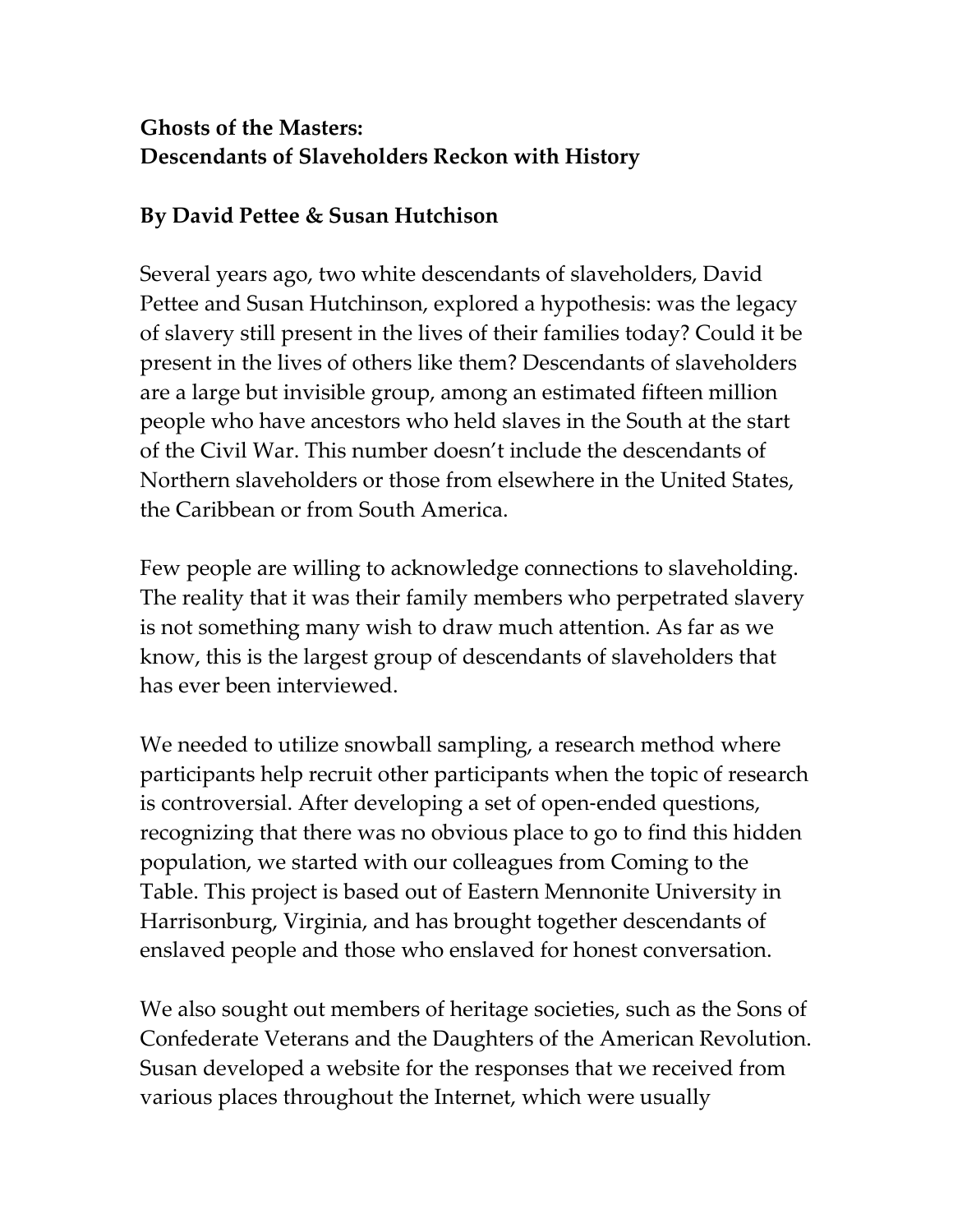anonymous. Soliciting contact this way rarely led to an interview. Most people needed some knowledge about us before they were willing to talk more openly about this difficult dimension of their family history.

Over a year's time, we interviewed (or heard from) more than one hundred white descendants of slaveholders from a wide range of religions, political leanings and socioeconomic backgrounds. Descendants ranged in age from fourteen to eighty-nine. We heard from writers, clergy, business owners, artists, students, professional historians, genealogists, psychotherapists, lawyers, poets, songwriters, speech pathologists and those in the military.

We interviewed people who had slaveholding ancestors from every state in the former Confederacy, from eight states in the North and three Border States, and from Cuba, Haiti, Barbados, Brazil and Africa.

We heard from two people whose ancestors had enslaved thousands of people. Most others had found reference in records to only one or two slaves. Some people struggled with their wealth inherited from slavery. We heard from several people whose slaveholding ancestors had been poor, and who felt stigmatized by being associated with rich plantation owners with whom they felt no sympathy or connection.

Because of the sensitivity of the topic, we felt it was important to try to shape the interview so that it felt safe. We promised to hold complete confidentiality. We were willing to answer any question, including questions about our own stories. While we conducted as many interviews as we could in person, most took place over the phone, and a few through Skype. Most of the interviews took about an hour, but a few went longer. We were astonished at how quickly so many people were willing to trust us.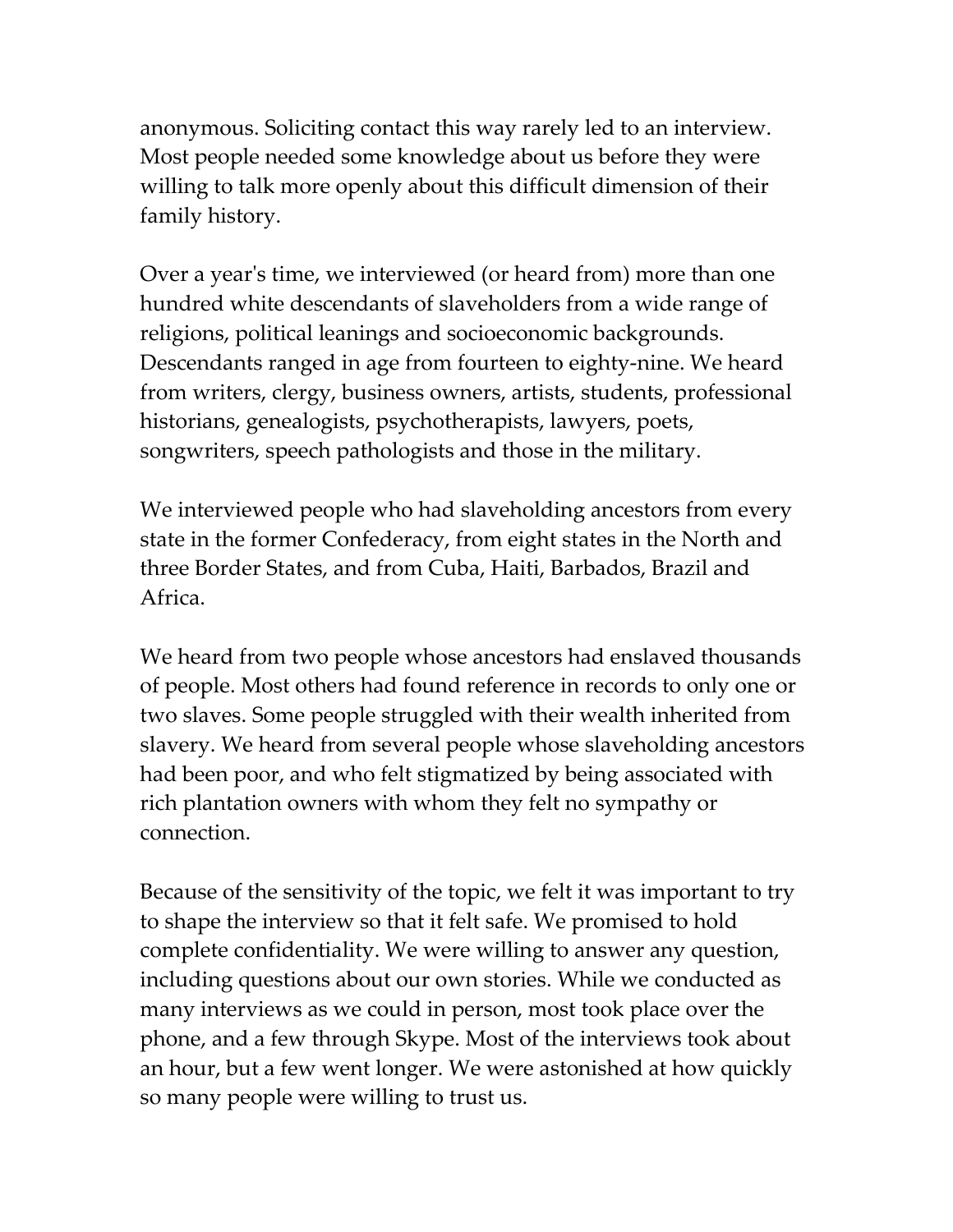Several people had serious second thoughts about their participation in our project. They fearfully demanded that any notes or recordings be immediately destroyed.

# **Family Dynamics**

Almost everyone accepted our hypothesis that there were lingering psychological impacts upon their families from the legacy of enslaving others. Many confessed that it was difficult to identify what these impacts were, primarily because they had never even considered this possibility before.

Some people worried that long-standing family problems such as self-medicating with alcohol and drugs might be a clear example of the impact. Many others wondered about growing up with elders who enforced a 'no talk rule' around issues that elicited painful emotions. Others observed that their elders believed that blacks were incapable of managing their own lives effectively, and had adopted an attitude of benevolent responsibility based out of this racist idea.

A number of people openly wondered how slaveholders could psychologically cope with the violence required to uphold slavery. In 1785, Thomas Jefferson noted, "There must doubtless be an unhappy influence on the manners of our people produced by the existence of slavery among us. The whole commerce between master and slave is a perpetual exercise of the most boisterous passions, the most unremitting despotism on the one part, and degrading submissions on the other. Our children see this, and learn to imitate it; for man is an imitative animal. The parent storms, the child looks on, catches the lineaments of wrath, puts on the same airs in the circle of smaller slaves, gives a loose to his worst of passions, and thus nursed, educated, and daily exercised in tyranny, cannot but be stamped by it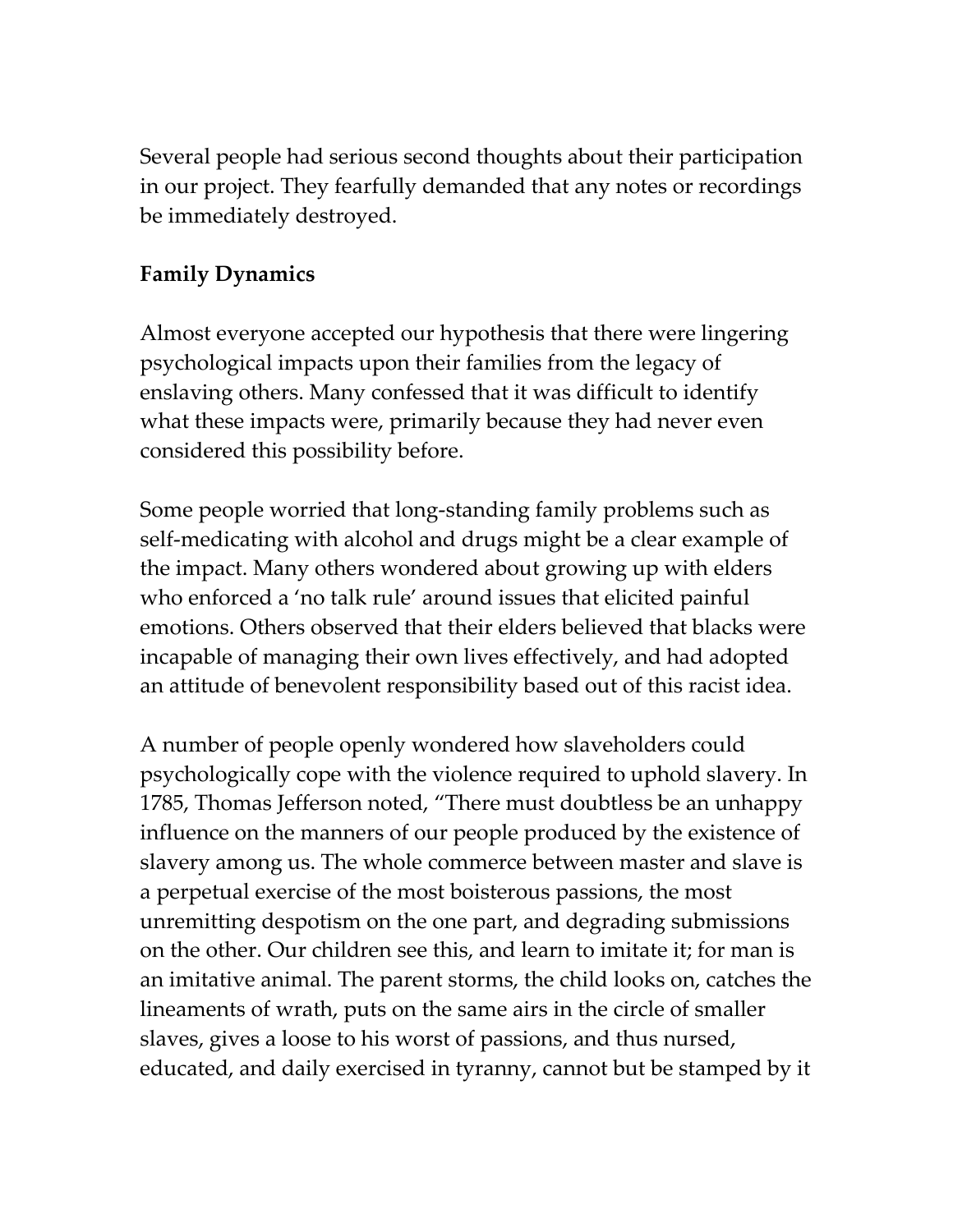with odious peculiarities. The man must be a prodigy who can retain his manners and morals undepraved by such circumstances."

Some observed that their elders ruled over the family with an iron fist and an attitude of angry command and control. Some remembered that when they were children, they felt treated like objects, rather than as people. Several people wondered: was an impulse to 'break the will' of their own children drawn from their family legacy of enslaving others? Others admitted to feeling emotionally numb whenever the topic of slavery was raised.

More than an a few people confessed that members of their families had been involved in the KKK, and/or had served on citizen councils. Many others remembered hearing explicitly racist remarks from older family members. For these people, the enduring legacy of slavery was already clear: within their families, it had morphed into Jim Crow and/or acts of violent racism. Speaking up was an exercise in courage.

#### **Silence**

The most enduring theme that emerged was silence. Silence has erased most of the memory of slavery in the North, and it is a dynamic that has been used in the South for the same purpose. Many people who first heard about our project initially expressed excitement and a desire to participate. Then, they couldn't seem to find a good time to talk. One person admitted: "I have waited for so long to talk about this history because it has haunted me for years. But then I heard inside my head the voice of my father, who warned me to never talk about what our ancestors did."

Some scholars of historical trauma speak of encryptment, a psychic response to trauma where intolerable experiences become walled in, silenced, and removed from conversation. Finding a way to tolerate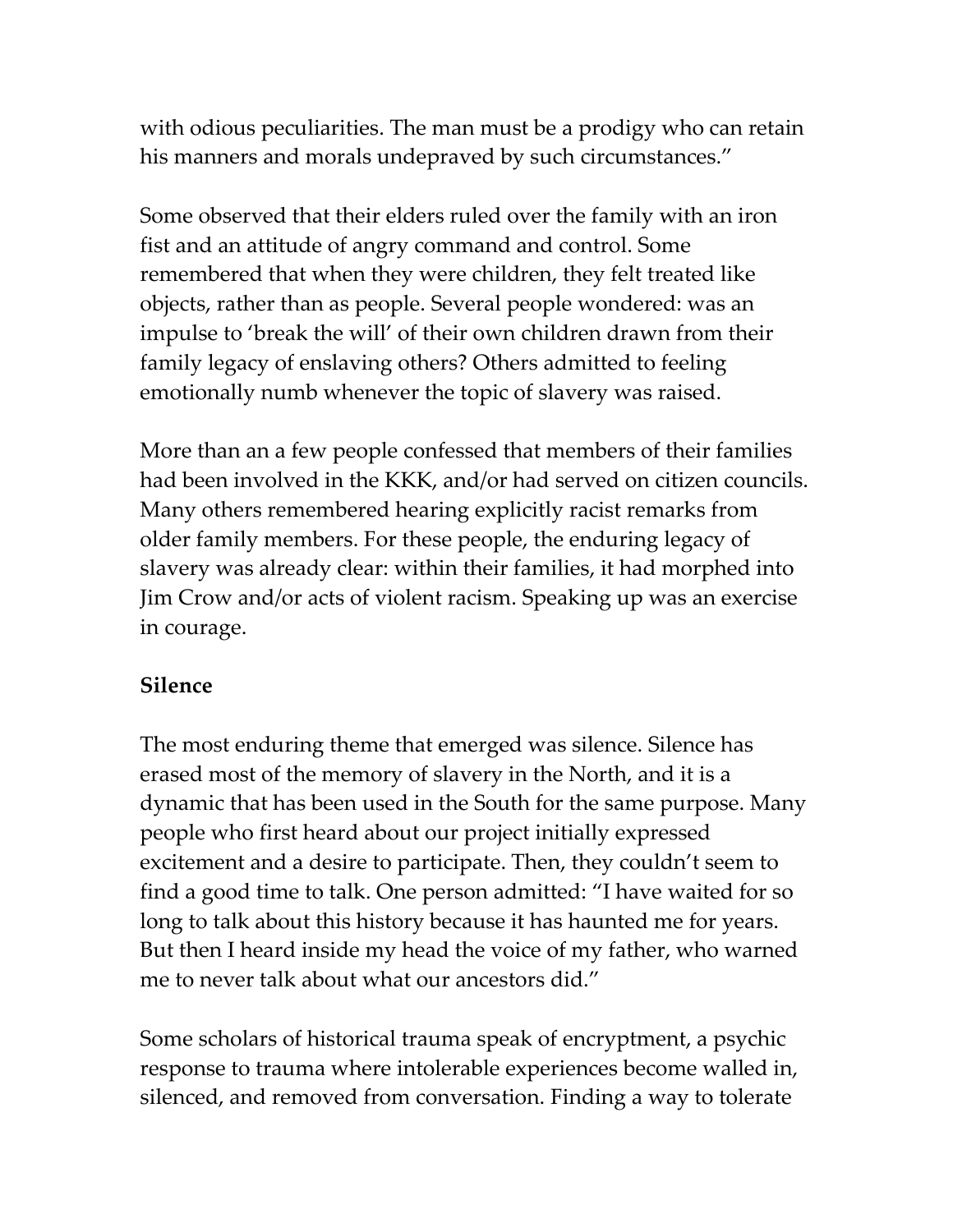their own internal resistance seemed to be necessary before many people could begin to make sense of their heritage. Most people had heard little or nothing about slavery from parents, grandparents or other relatives.

More frequently, they stumbled upon the first clues while conducting genealogical research. Most told us if they had heard anything at all, the information was communicated almost matter of fact. Others reported that any conversation about this history was actively discouraged, and discussing their history was taboo.

Many spoke of feeling stunned and shocked to describe how they felt after learning that their ancestors held slaves. This tended to be less true for people raised in the South, because the visible reminders of the region's more recent dependence upon enslaved labor, such as plantations or slave cabins, had surrounded them. Some carried memories about furniture that had been made by slaves, or had heard about seating areas in their family churches that had originally been reserved for slaves. One man recalled that his grandmother referred to her hired domestic help as slaves.

Those descended from Northern slaveholders were usually completely shocked by the discovery. The stories a few heard were impacted by the institutionalized cultural amnesia that permeates the North: the celebration of abolitionism and the Underground Railroad, while omitting the difficult reality of New England's primary role as the economic engine of the transatlantic slave trade before and after the Revolutionary War.

Many told us that they had to become truth tellers in their families and felt alone. To break silence and confront the legacy required they become race traitors. When asked to speculate why many stories were not passed down, most suspected that their elders were so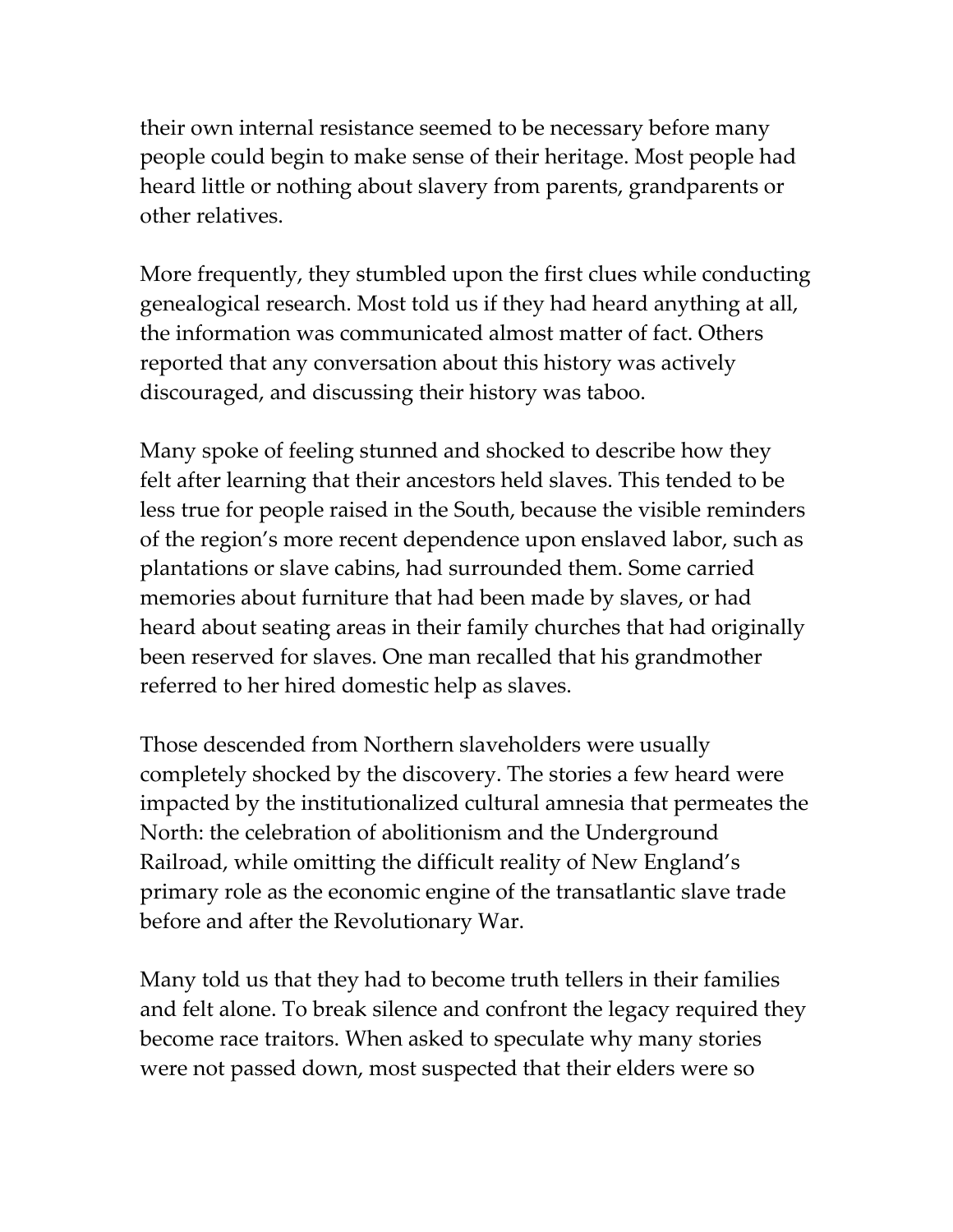ashamed that they couldn't bear to face the history directly to talk about it.

## **Fear and Denial**

Several people admitted that they were irrationally afraid of people of African descent. One person wondered if black people in her subway car would be able to see in her eyes what her ancestors had done. Another person feared that if he ever shared his family heritage with his African American work colleagues, he would be shot.

Many had difficulty appreciating and understand that white people were negatively impacted by the legacy of slavery. There seemed to be an impulse to want to minimize or deny an ancestor's involvement. People often told us that they had first heard that their family had owned 'just a few' slaves. Then, while conducting research, they felt troubled to learn that there were often many more slaves in the family.

Very few people claimed to know much about the brutality of their slaveholding ancestors. Instead, most had heard stories about their ancestors who were benevolent slaveholders. The truth was too hard to bear. The willingness to research primary source court records helped them to confront the deeper truth around the mythology of the benevolent slaveholder.

## **Guilt and Shame**

Some felt very guilty about their family history. Others don't feel any guilt at all. Some who didn't feel guilty responded defiantly that they didn't feel guilty, and were angry and dismissive of those who did. Some who didn't feel guilty instead felt 'bad' or embarrassed or ashamed for what their ancestors had done. Often, when the fuller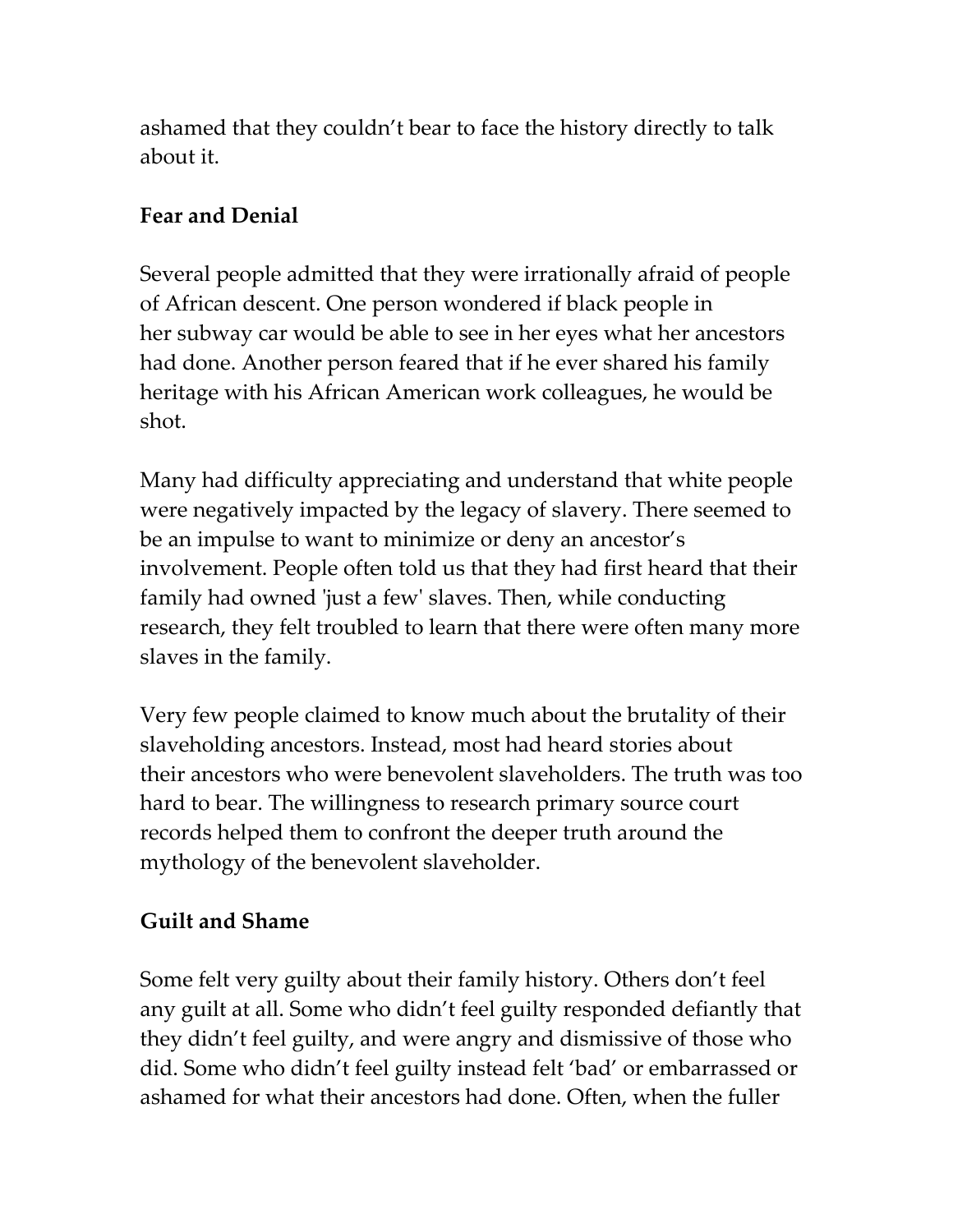story had been uncovered, they told us that they felt ashamed by all the complicity, and angry that the information had been denied, forgotten or withheld. Encouraging people to appreciate that all their emotions were acceptable proved helpful.

Confronting slaveholding ancestry is emotionally powerful and hard work. Many people felt a need to be well prepared before feeling ready to begin engaging this part of their family history. We felt that those who could 'hold their history' were more able to deal with it. Some folks had to develop new skills or find a supportive community before they were ready to tackle their history head on. Some told us that if they didn't have a safe place to share what they were finding in their research, they wouldn't confront the history at all.

#### **Ancestor Worship/Mythology**

Many folks told us that had to uncover the truth by first sifting through the mist of distracting and romantic family narratives. Commemorating famous ancestors gives people a positive sense of place and identity. We grew accustomed to hearing first all about their famous ancestors. We wondered: did this need to lift up of exemplars represent a way for people to avoid facing the more painful family story? A connection with any famous Confederate military leader was a source of deep pride for many people.

More than a few people told us that same story: how the most loved house slave had buried their family silver in the backyard when the Yankee soldiers arrived. Several people shared with us that they had heard that their ancestors had 'given' land to their former slaves after the War. Research in land records very rarely confirmed this common mythology.

We kept hearing a benevolent mythology about why former slaves stayed on plantations after the war ended. Many were told by elders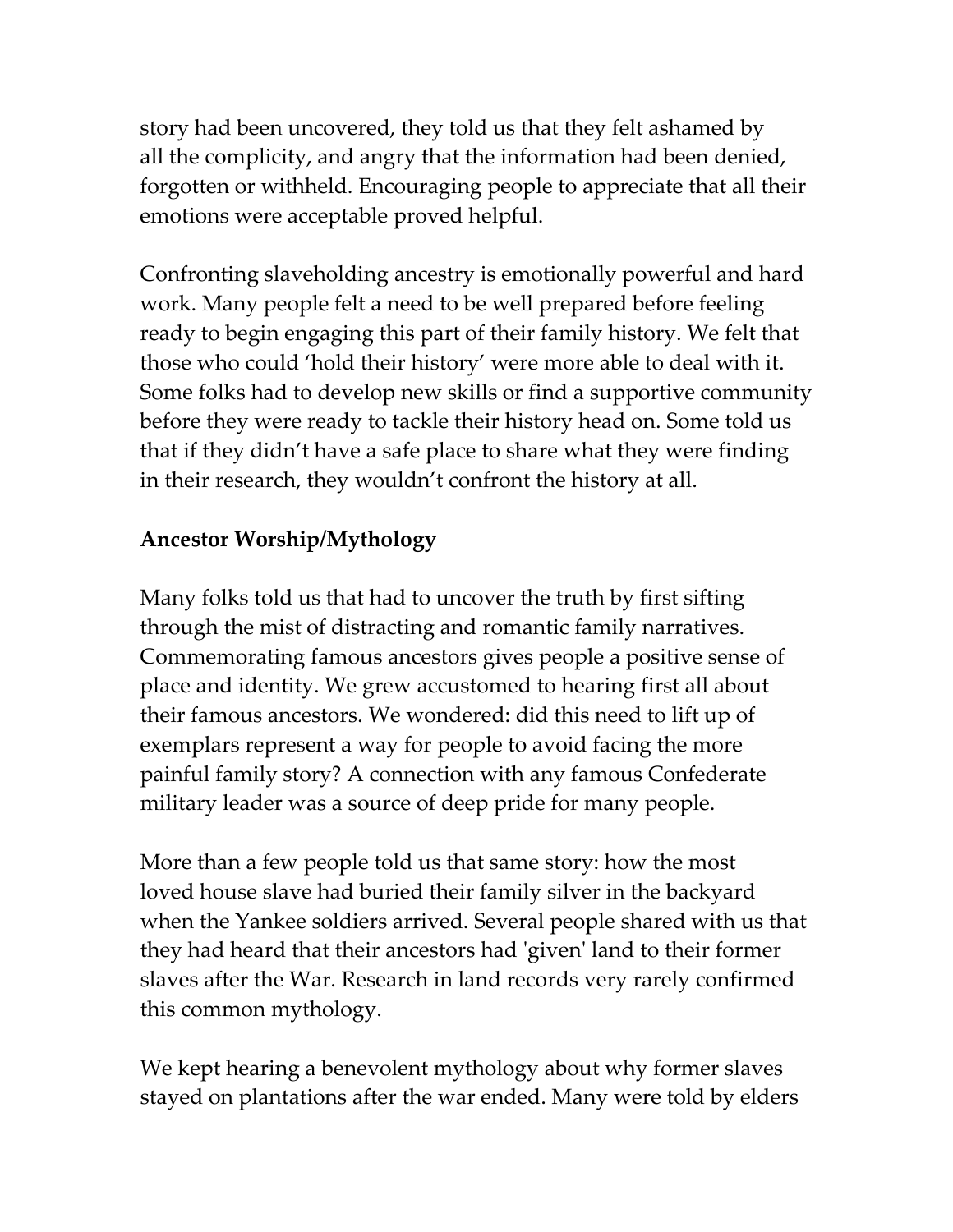that former slaves had stayed because there was so much reciprocal love. We were surprised at how many people seemed to so easily accept this mythology why former slaves stayed on, blissfully ignoring the economic realities of the devastation that occurred because of the Civil War.

#### **The Civil War/War Between the States**

The memory of the Civil War remains very powerful. Many Southerners are recipients of a strong oral family history tradition that includes detailed stories about the war. From a few Southerners, we heard fervent denial that the Civil War had anything to do with slavery, and that the war was only about State's rights. We became sensitive to the significance of the emotional power connected with the legacy of the war that could overwhelm the conversation.

Offering a safe space for people to vent their intense feelings and memories about the Civil War was often a necessary first step before they would begin engaging the emotional legacy of their family history of slaveholding.

Some from the North observe a cultural tendency to be rigid, and to use denial to steer quickly into over-intellectualization. As the 'winners' of the Civil War, one Northerner pondered: why has the North chosen to forget the conflict? In the North, the Civil War is rarely ever talked about, if at all. Another Northerner told us that while the Civil War was occasionally remembered in the North, he had noticed a self-congratulatory attitude of moral righteousness when talking about how the North had won the war. That many in the North entered the Civil War because of anger around secession, and not to end slavery, remains an unfamiliar narrative.

We wondered what role amnesia about the history of slavery in the North played in all of this. The confluence of these cultural attitudes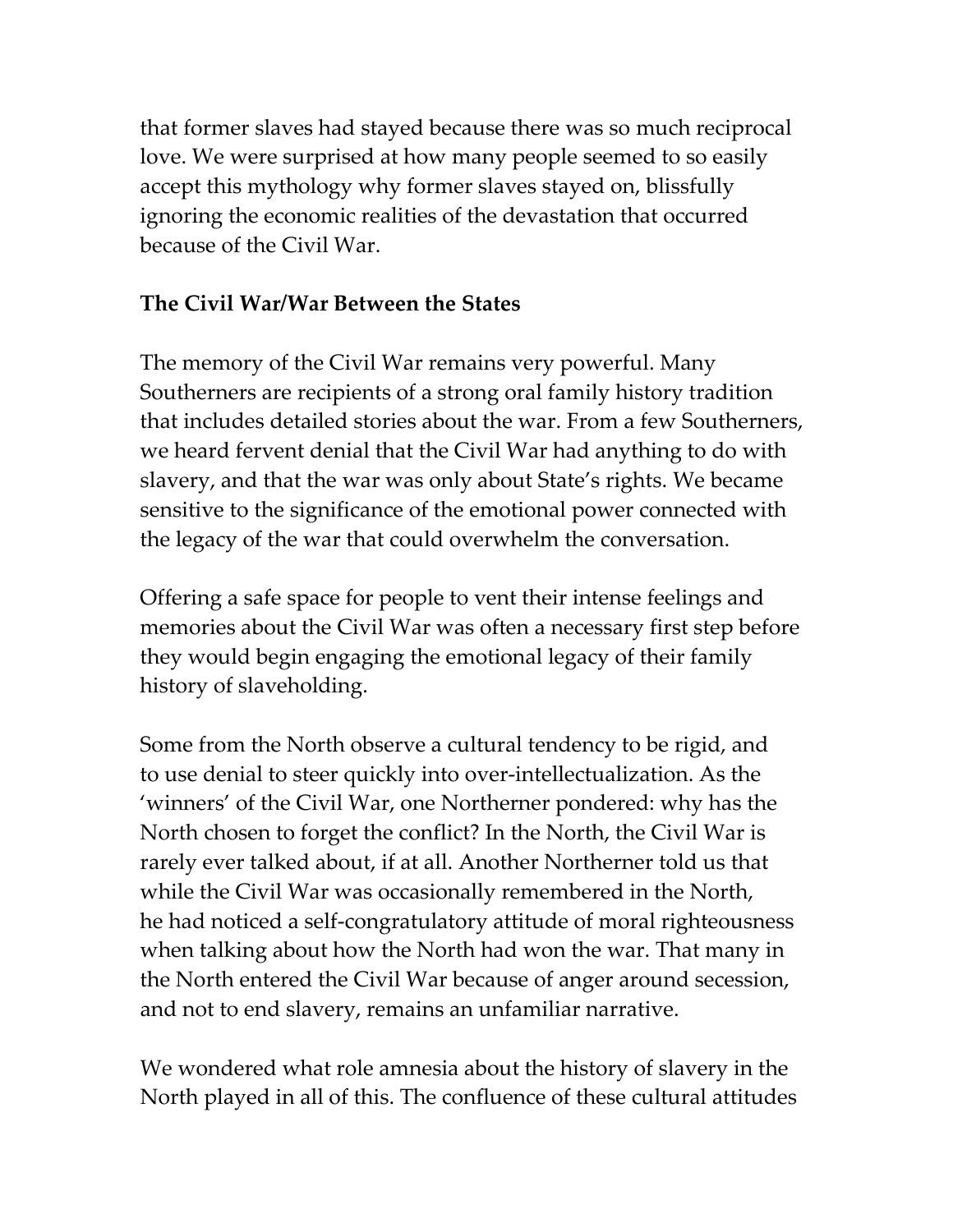can discourage many Northerners from investigating their precolonial family history, when the enslavement of Africans and indigenous people most commonly took place.

We concluded that many Northerners would benefit from trying to appreciate the meaning of the Civil War from a Southern perspective, and vice versa, to lay a foundation for more respectful conversation about the legacy of this conflict.

## **Accountability: Reparation? Or Repair?**

We did not hear any clear consensus whether slaveholding descendants shouldered any responsibility to repair the damage wrought by their ancestors. Many felt they should not, nor could not, be held accountable for the actions of people who lived 150+ years ago. Some people were angry or had 'compassion fatigue' with those who sought reparations. Others were scared about being billed for financial reparation if they ever met a descendant of someone enslaved by their family. Others reported having been discouraged from being public with the family history because of the fear of retribution. We noticed that many people were resistant to any conversation around "reparations" which tended to agitate and shut them down from engaging their history more directly.

Conversely, we learned how several artists, educators, clergy, writers, historians, archivists and filmmakers had used their professional lives to facilitate personal healing, accountability and integration. Two people endowed scholarships: one for the descendants of the people her family had enslaved, and the other was at a seminary in hopes of supporting truth and reconciliation efforts.

Another person took inherited plantation property and made it available for African American writers-in-residence. A personal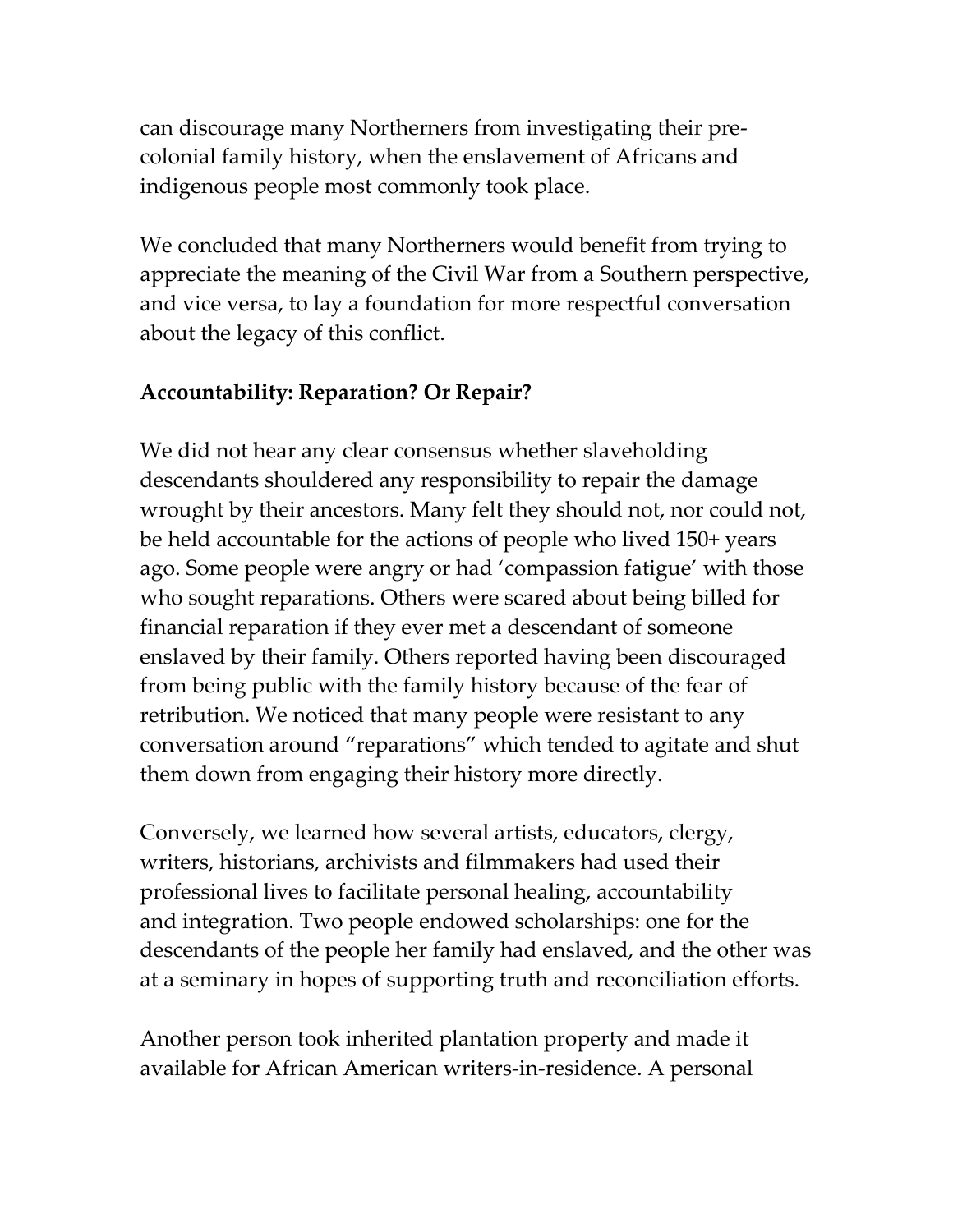commitment to some kind of repair could be creative, involve money (or not) and be healing and liberating for all involved.

### **Direct Encounters: Connecting with Others and Healing**

A direct encounter with history such as visiting the old family plantation, a slave cemetery, slave quarters or slave forts, slave marts or slave pens, reading their ancestor's wills and inventories, or meeting the descendants of enslaved Africans helped many begin to reconcile their history. It was important for many to find a way to engage their emotional resistance, and we saw how direct encounters with the history of slavery were difficult to rationalize away.

Many people expressed interest in meeting a descendant of those their ancestors enslaved. Some hoped to share stories and fill in gaps. Some had already met 'linked descendant', a living descendant of someone who had been enslaved. They hoped for the possibility of accountability and transformation as these relationships deepened.

A few were hoping to find and meet a linked descendant and/or would be delighted if they were contacted. Making a connection with a linked descendant was seen as a powerful way to transform the legacy of slavery into an affirming and hopeful force. This desire for connection combined with some manner of acceptance of the past was a positive force for moving forward. Others felt ready to offer an apology if they ever met a living descendant of people their families had enslaved.

Many people wanted to learn more about their family history, but didn't have the tools. Without support, they reported feeling discouraged and overwhelmed. A large number of people we spoke with came through our involvement with Coming to the Table, [www.comingtothetable.org.](http://www.comingtothetable.org/) Many of these people reported that simply knowing there were others engaged in this truth and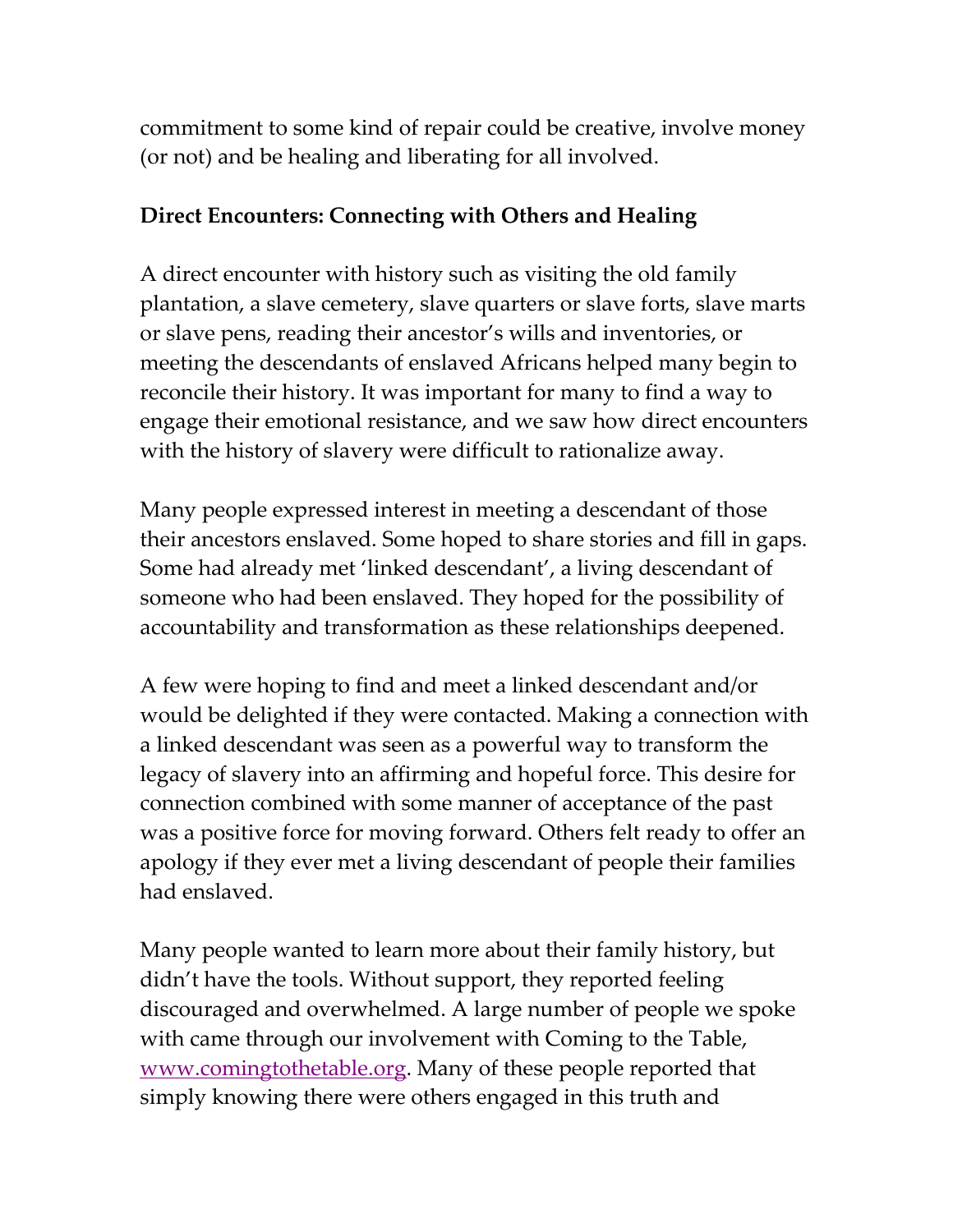reconciliation gave them the courage to reach out or dig more deeply.

We wondered if attendance at a seminar about genealogy frequently offered by local historical societies would empower people to continue their research.

#### **Summary**

After listening to more than one hundred descendants of slaveholders, we believe there is clear evidence that there are identifiable emotional and familial dynamics that can migrate down the family tree. We are beginning to know more about why so many white people find an honest conversation about slavery and repair to be so difficult, and there is a strong need for further research to confirm or challenge what we learned.

Breaking silence is fundamentally the first step. Then finding the courage to become accountable to family history and to make connection with others can lead to transformation which can empower people to take action to further heal the legacy of slavery.

#### **The Authors**

Rev. David Pettee has recovered fifty-seven forgotten slaveholders among his family, all who lived only in New England in between 1638 and 1803. One ancestor was a ships' captain who sailed to and from Africa five times out of Newport, RI in the early to mid 1700's. A number of his earliest ancestors enslaved the indigenous survivors of the Pequot War and King Philip's War.

Susan Hutchison had a number of enslavers in her ancestry from seven Southern states. One Mississippi ancestor wrote a long and passionate defense of slavery. Susan was also a descendant of